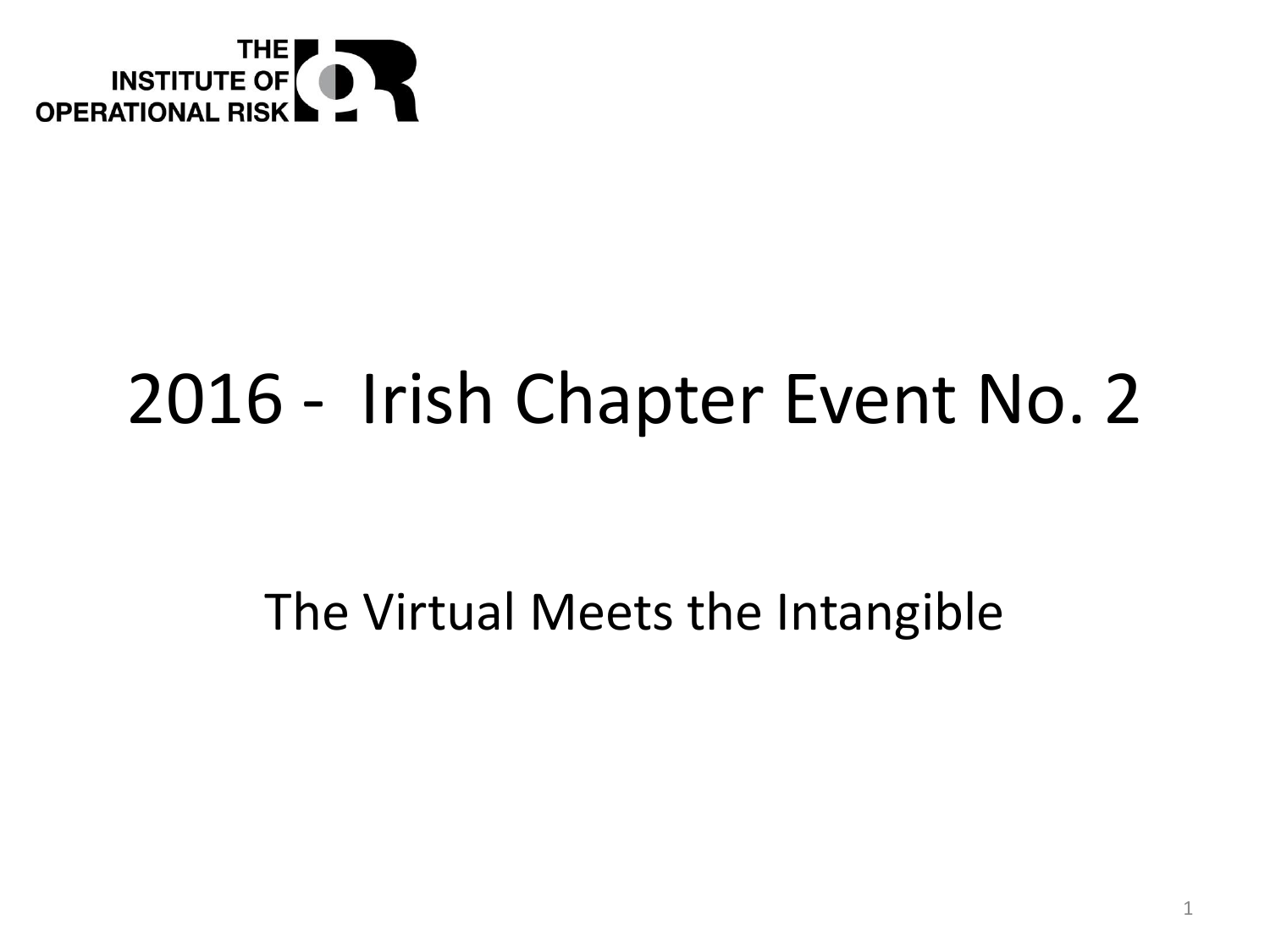

#### **Background**

Agenda for Todays meeting

| Thursday, 21 <sup>st</sup> April 2016 |                                                                                                                    |
|---------------------------------------|--------------------------------------------------------------------------------------------------------------------|
| 7:30 to 7:45                          | <b>Registration</b>                                                                                                |
| 07:45 to 07:50                        | Enda Twomey - Head of Irish Chapter - Welcome and Opening remarks                                                  |
| 07.50 to 08:15                        | Tony Moroney - Managing Director - Berkley Research Group: "Cybersecurity<br>Preparedness Benchmarking Study"      |
| 08:15 to 08:45                        | Enda Twomey "Exploring Risk Culture" following by Panel Discussion                                                 |
| 08:45 to 09:00                        | Ronan Scully - Head of Analytics and Reporting - AIB - " Introduction to the<br>Standardised Measurement Approach" |
| 09:00                                 | End                                                                                                                |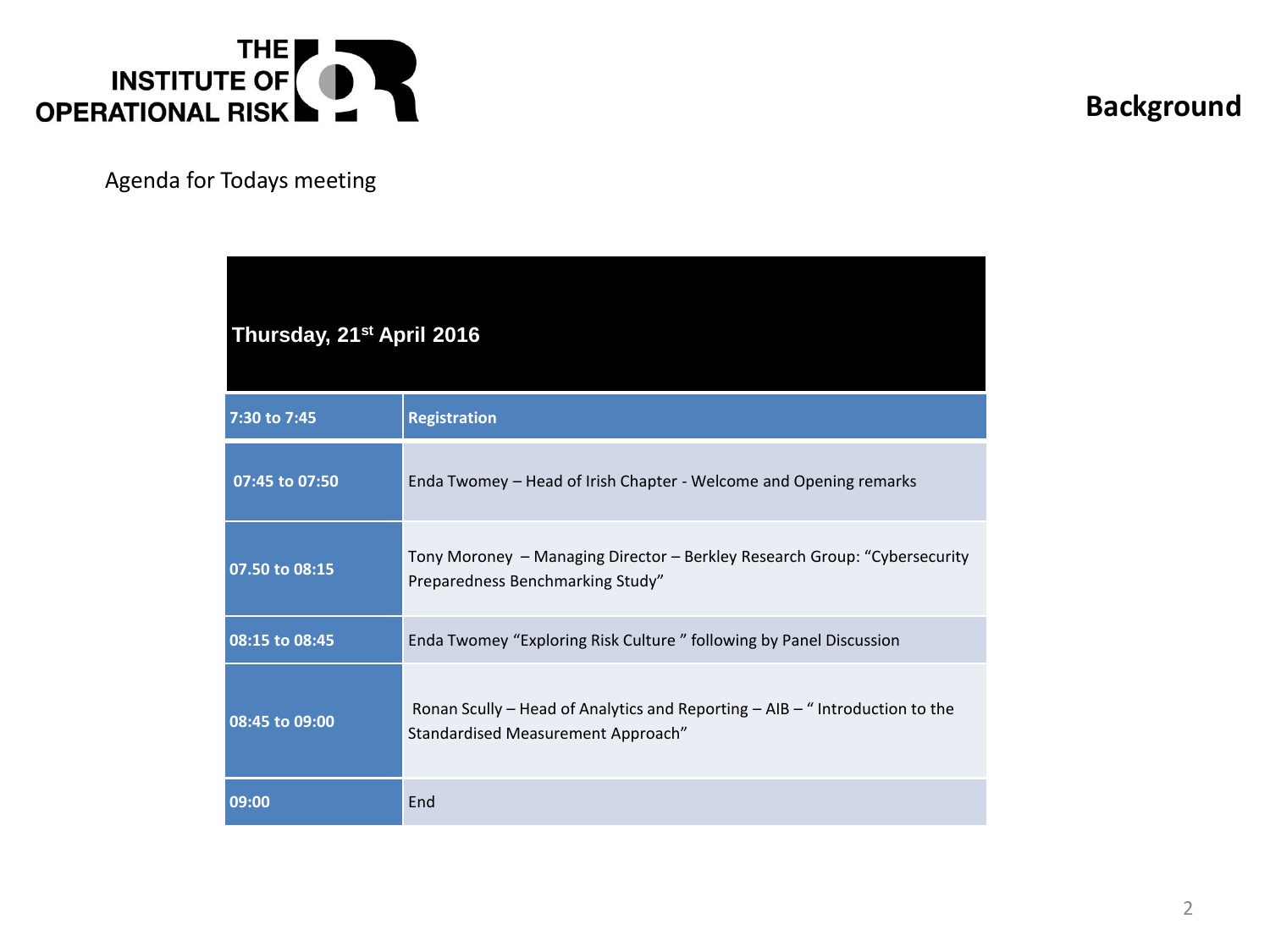

# Who and What is the IOR

- Not for profit association of operational risk practitioners
- Established in 2003
- Central Council with Local activities driven by local Chapters

See

<https://www.ior-institute.org/about-us>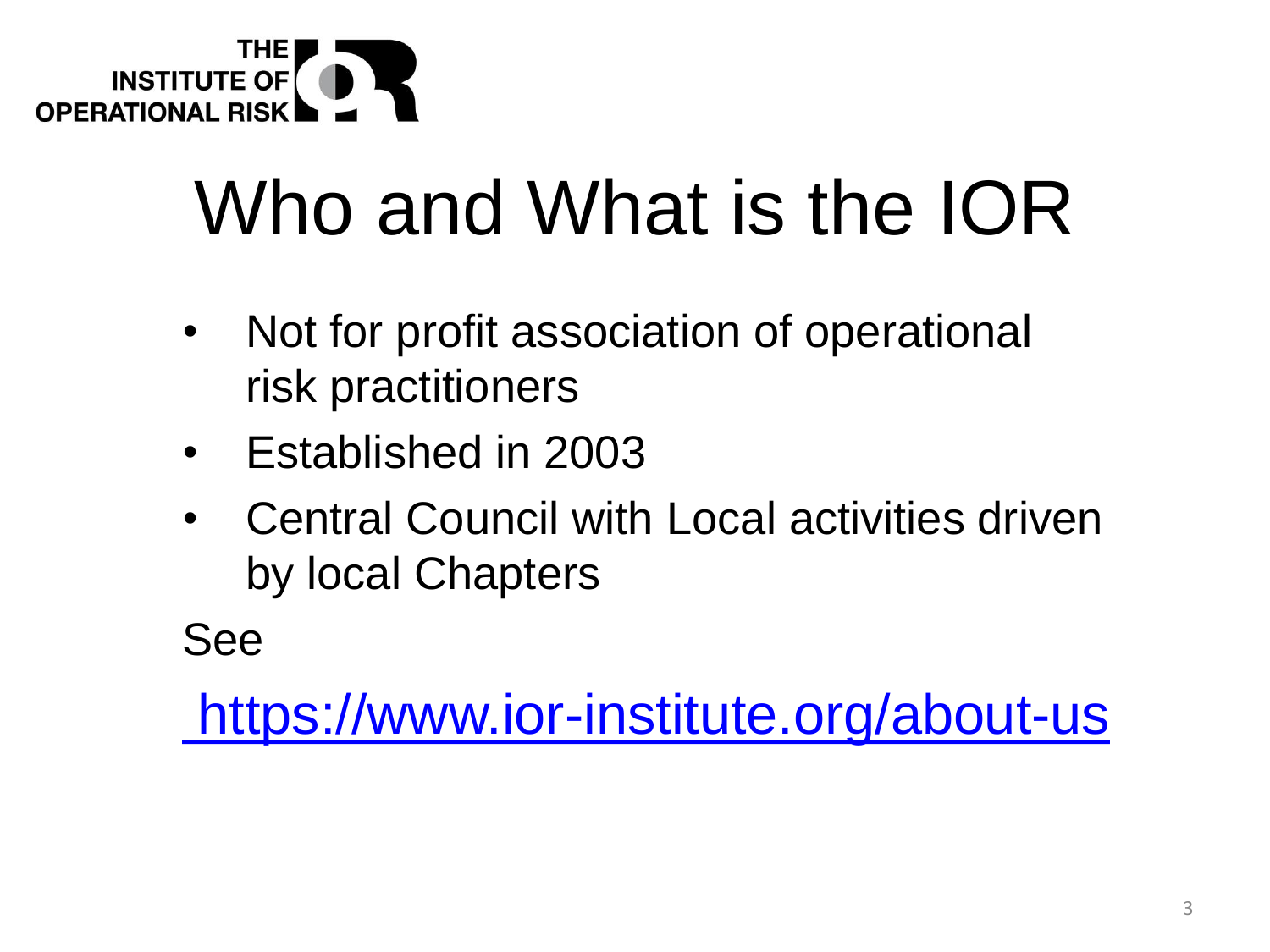

# Priorities of Irish Chapter 2016

- Irish Local Committee\* to continue formal establishment of Irish Chapter
- Grow membership of the Irish Chapter
- Create network of Op Risk Professionals
- Host four events in 2016 See Irish Chapter Topics Survey
- Leverage off other IOR Local Chapter network activities
- Be recognised as thought leaders in Op Risk

**\* (Enda Twomey, AIB, Enda Collins, GE Capital, Tony Moroney, BRG, Alan Stewart, Pioneer Investments and Ronan Scully, AIB)**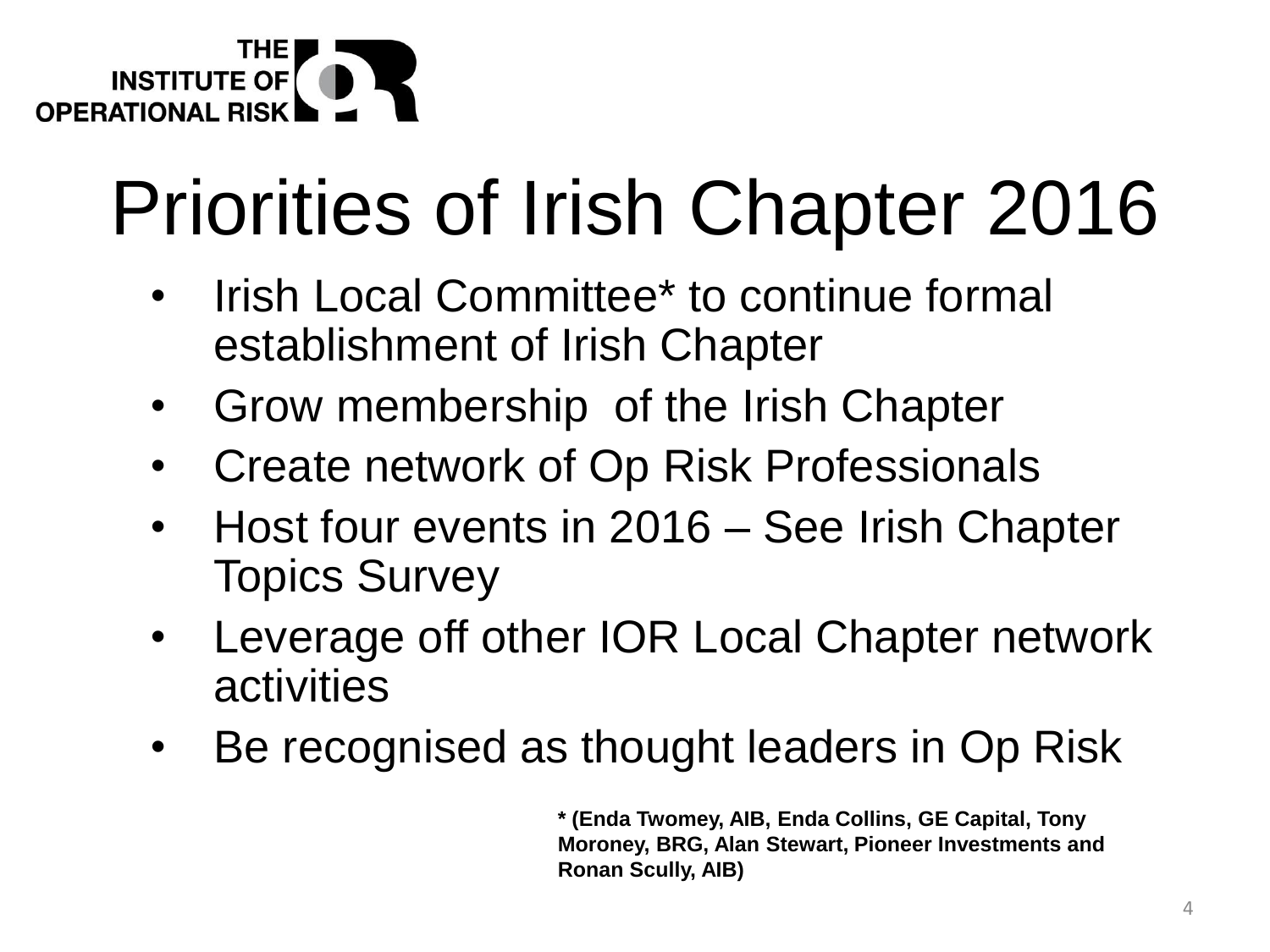

### Topic 1

### Tony Moroney

### Cybersecurity Preparedness Benchmarking Study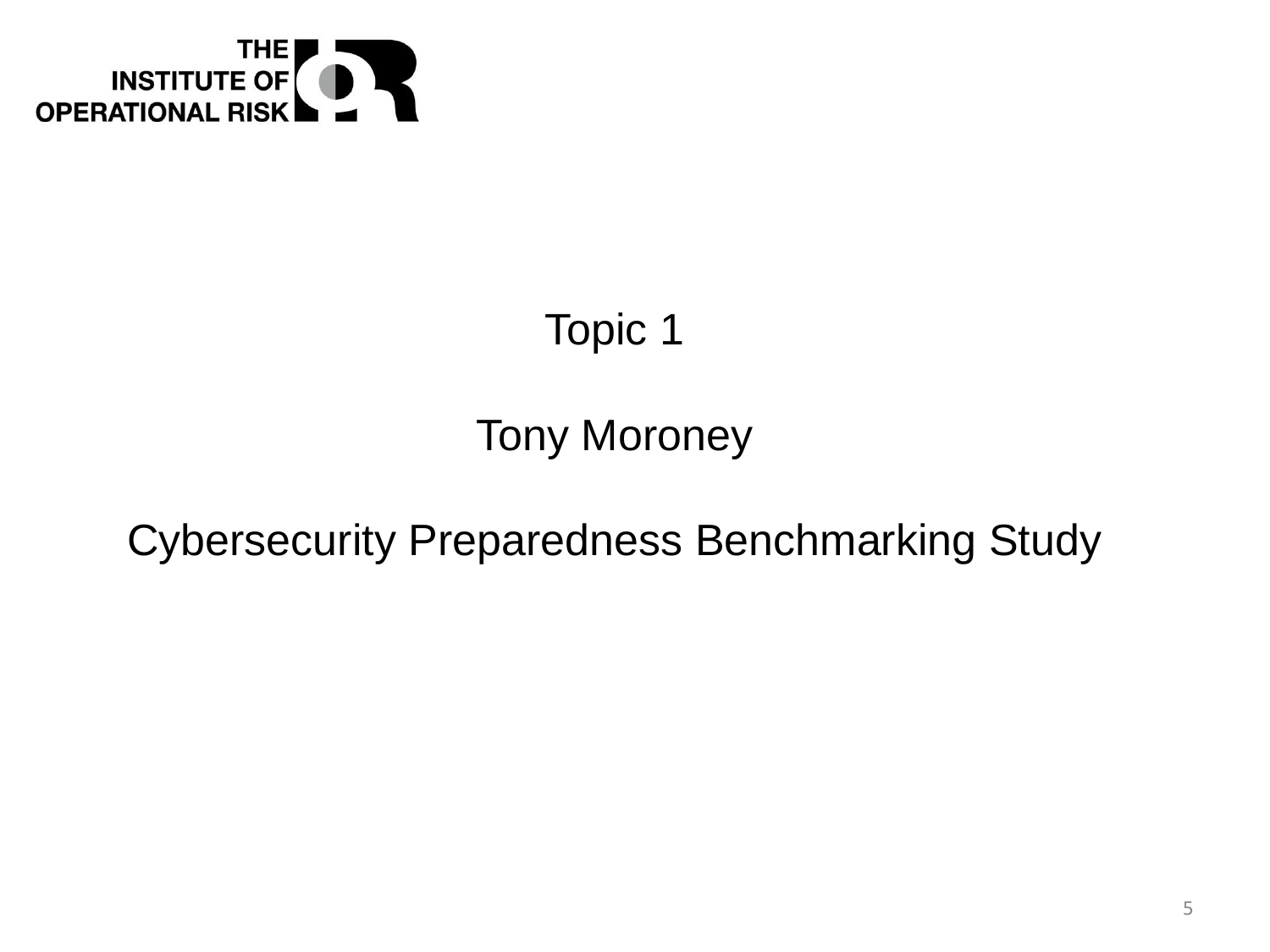

### Topic 2

### Enda Twomey

### "Exploring Risk Culture "

"If things were simple, word would have gotten around" Derrida

> These are personal views and do not represent the views of my employer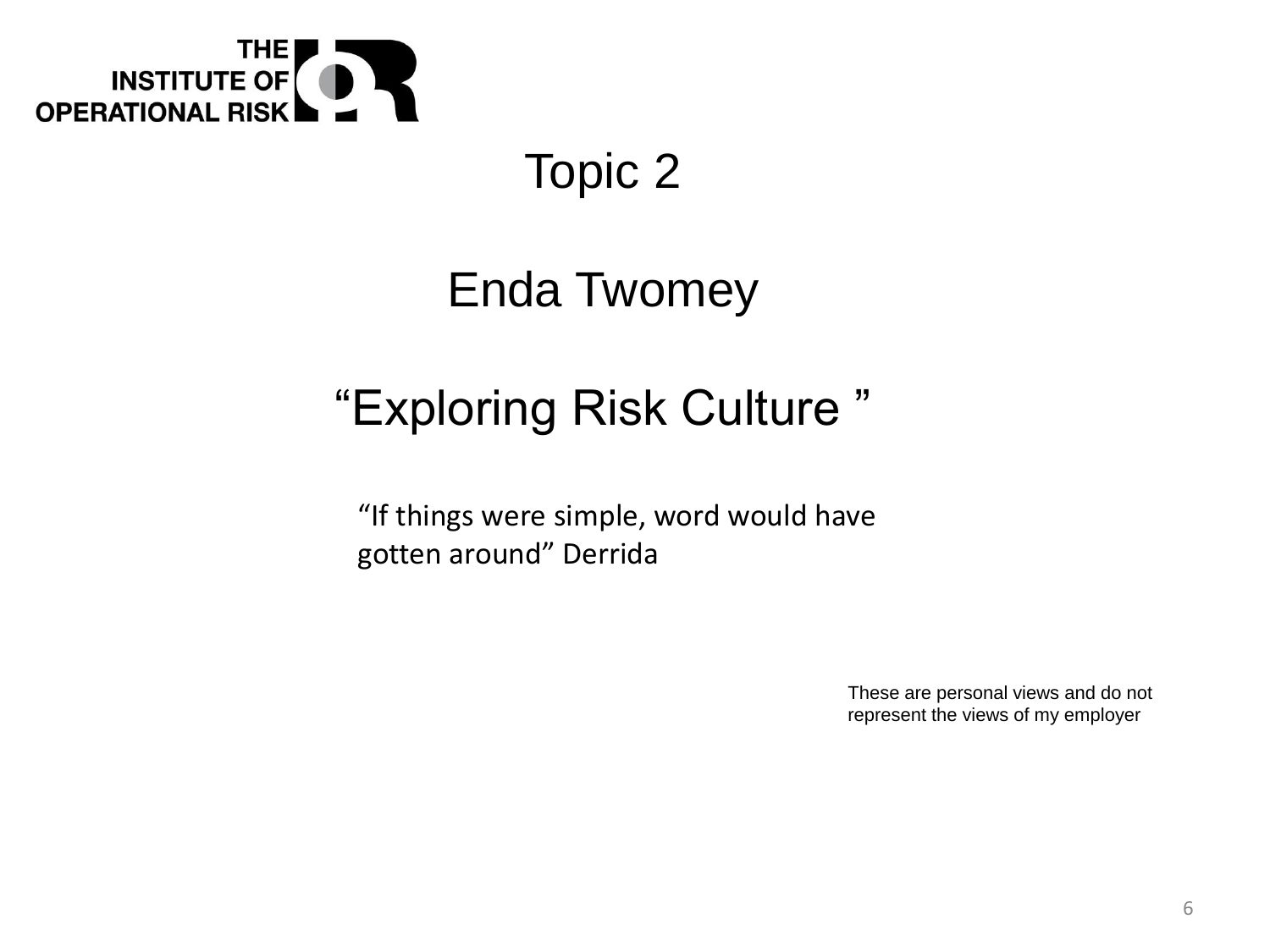

### **Why is Risk Culture important – let's recall**

• Excessive Risk Taking leading to Financial Crises

*"Notwithstanding this febrile environment, some of the banks have been the principal authors of their own demise. The culture within parts of British banking has increasingly been one of risk taking leading to the meltdown that we have witnessed. Bankers have made an astonishing mess of the financial system. However, this was a failure not only within 39 individual banks but also of the supervisory system designed to protect the public from systemic risk."*

House of Commons Treasury Committee - Banking Crisis: dealing with the failure of the UK Banks

• Followed by Conduct Risk Failures – Incentives Culture and Cost of PPI

The consensus has emerged that an absence of an appropriate risk culture was at the heart of the financial crises and conduct risk failures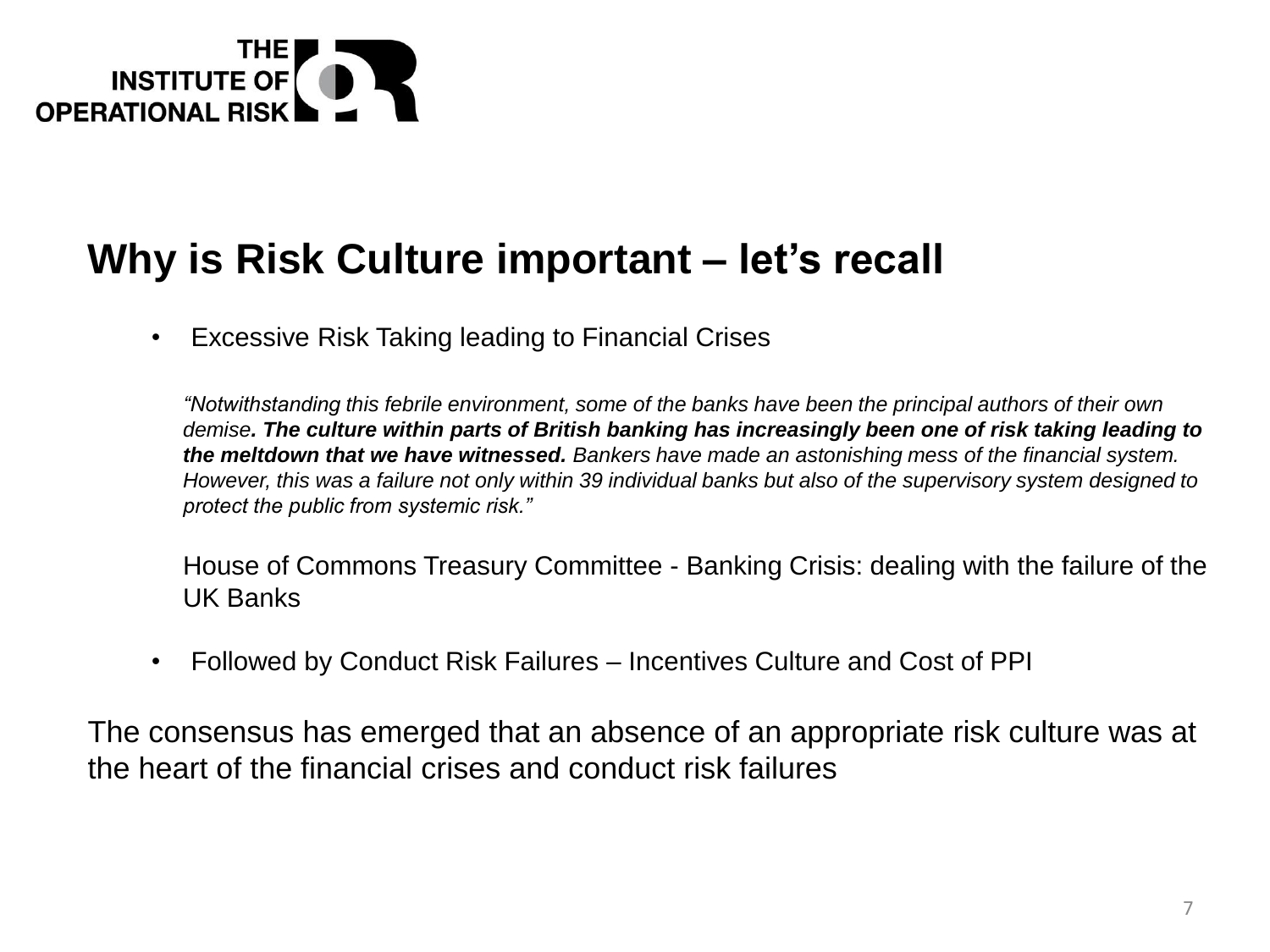

#### **What is meant by Culture?**

*"that complex whole which includes knowledge, belief, art, morals, law, custom and any other capabilities and habits acquired by man (sic) as a member of society."* E.B. Tylor

Cambridge English Dictionary states that culture is, *"the way of life, especially the general customs and beliefs, of a particular group of people at a particular time."*

#### **What is meant by Organisational Culture?**

*"The way we do things around here"* (M Bower 1966 - The Will to Manage: Corporate Success Through Programmed Management)

*"A pattern of shared basic assumptions learned by a group as it solved its problems… which has worked well enough to be considered valid and, therefore, taught to new members as the correct way to perceive, think and feel in relation to those problems"* (E Schein 1992 - Organisational Culture and Leadership)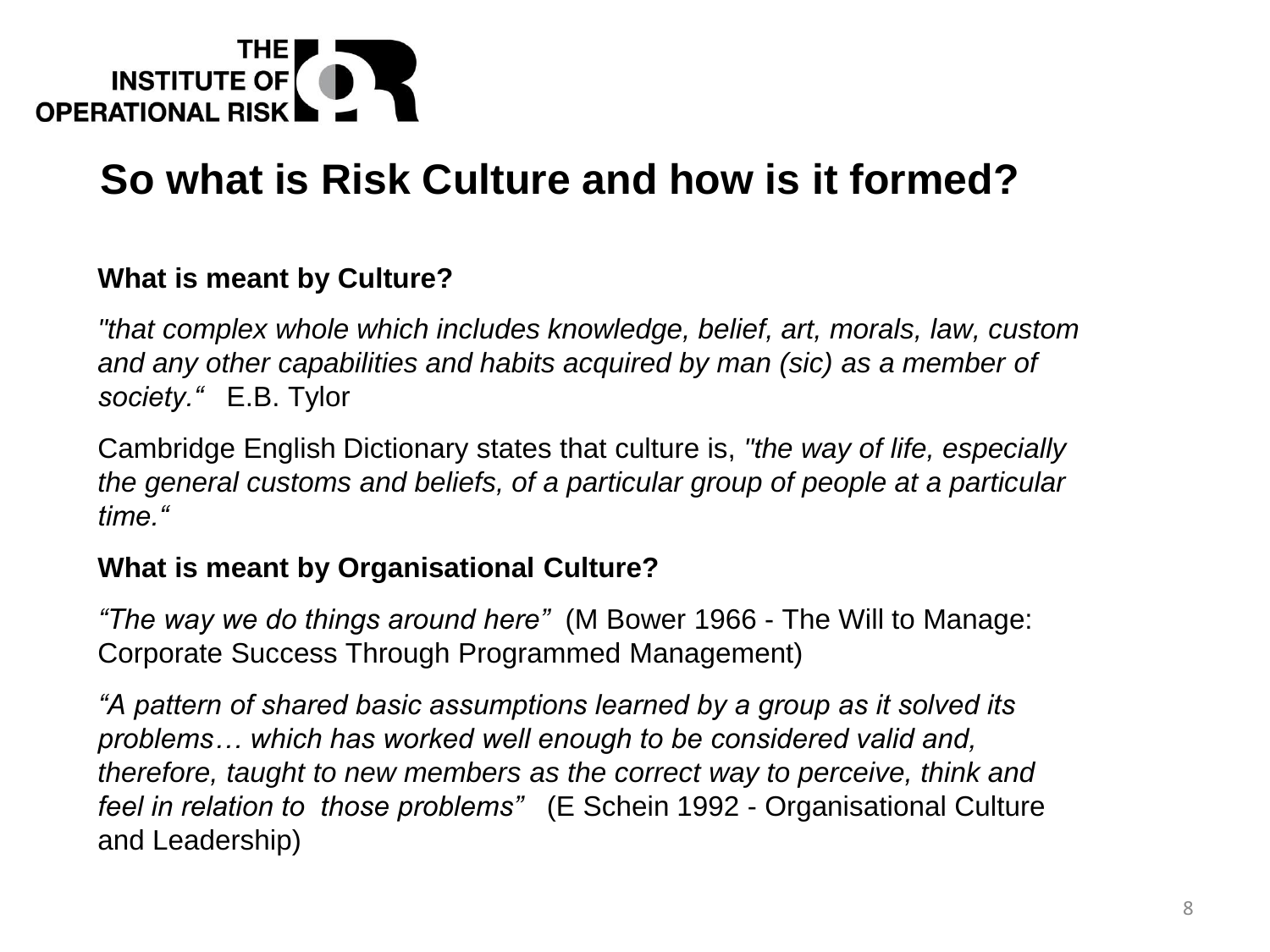

Risk culture can be seen as a subset of the overall culture of the organisation

There are numerous definitions for example

"… *the norms of behaviour for individuals and groups within an organisation that determine the collective ability to identify and understand, openly discuss and act on the organisations current and future risk….* FSB 2013

"*the values, beliefs, knowledge and understanding about risk shared by a group of people with a common purpose, in particular the employees of an organisation or of teams or groups within an organisation*" IRM 2012

Excessive risk taking is regarded as a demonstration of inappropriate risk culture however excessive risk control can also be detrimental to the achievement of ones objectives and **what is the appropriate risk culture is very much context dependent.** 

Risk culture is a dynamic social process and not just about individual aptitudes and behaviours and heavily influenced by both external and Internal factors.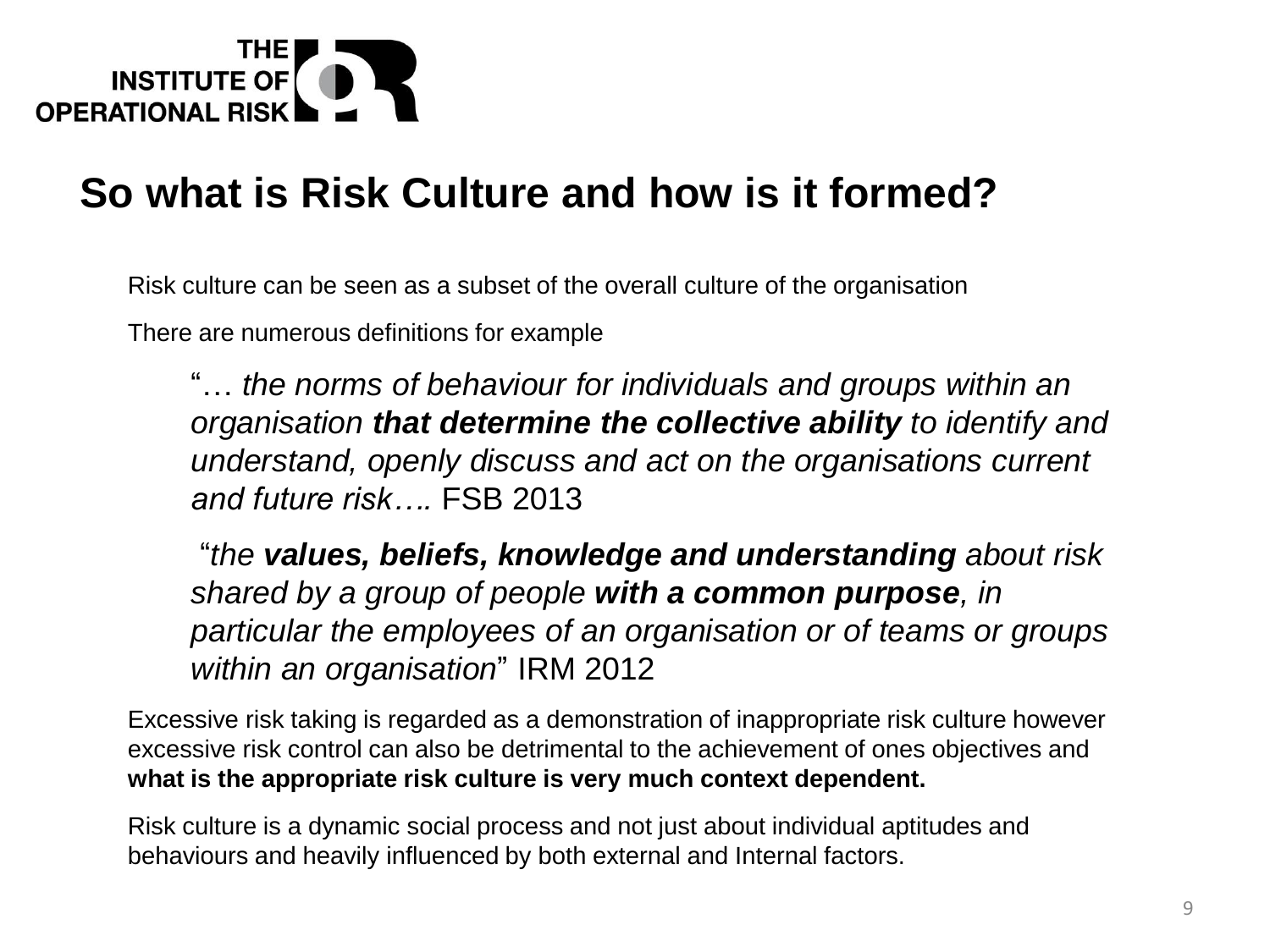

#### **Potential Drivers of Risk Culture - External Factors**

- Economic Conditions the appropriate balance between risk control and risk taking activities should be (!) heavily influenced by the economic cycle.
- Competition an argument can be made that excessive competition leads to excessive risk taking.
- Technology the speed and intensity of events can be exacerbated by technological developments
- Stakeholders Meeting stakeholder's expectation can influence risk culture
- Incentives regulation the way incentives are regulated can impact on risk culture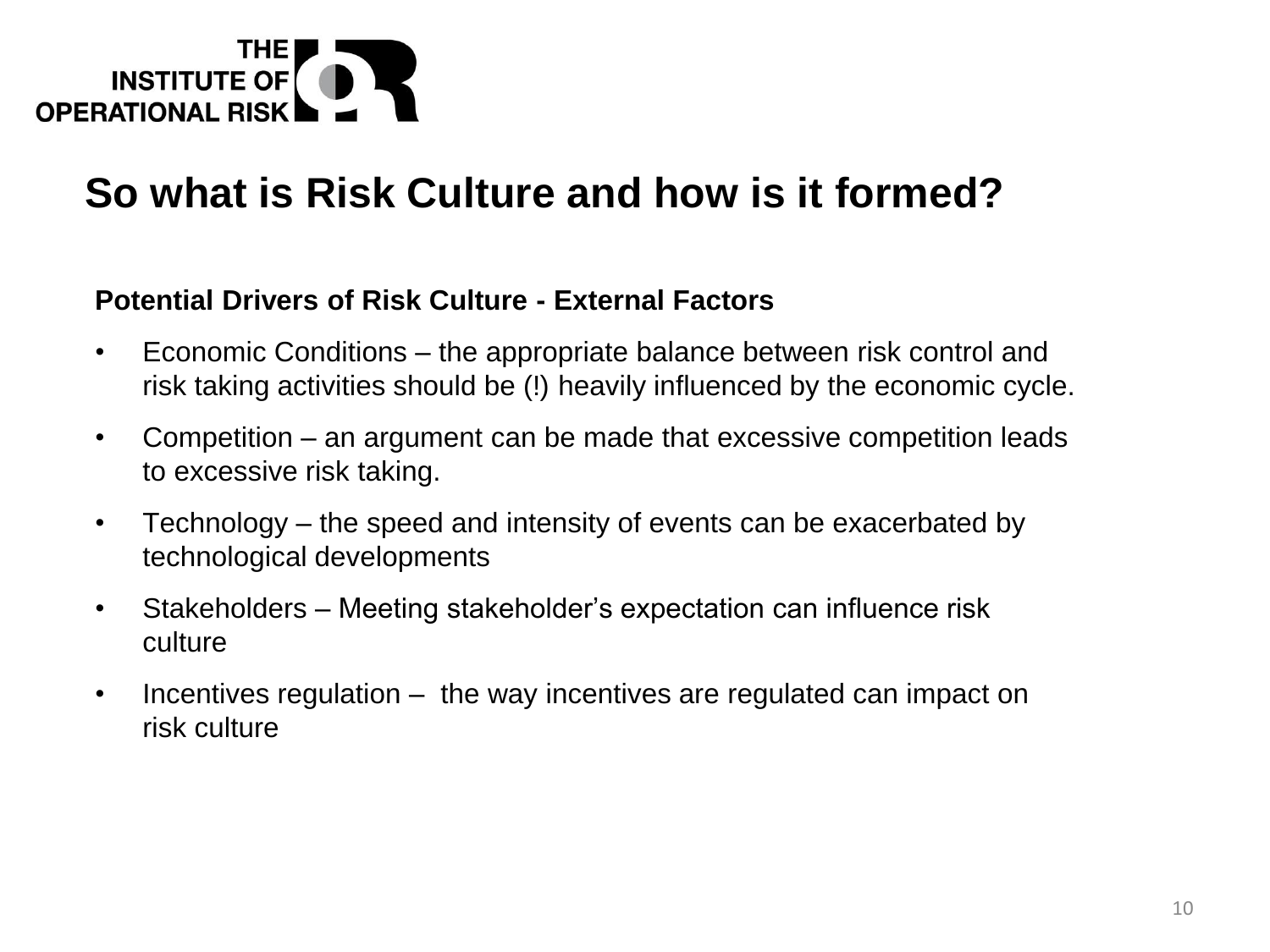

#### **Potential Drivers of Risk Culture - Internal Factors**

- Three Lines of Defence how well articulated are roles and how well embedded are they in practise
- Risk Appetite Frameworks how effective are they in practise
- Risk Management Function the status of the risk management function and employment of centralised versus decentralised model
- Recent Risk History the frequency and severity of recent risk events
- Nature of formal and informal organisations how well are the formal risk governance structures operating and what is the power and influence of the informal networks within the organisation
- Incentive Structures excessive incentive structures can undermine risk culture through excessive risk taking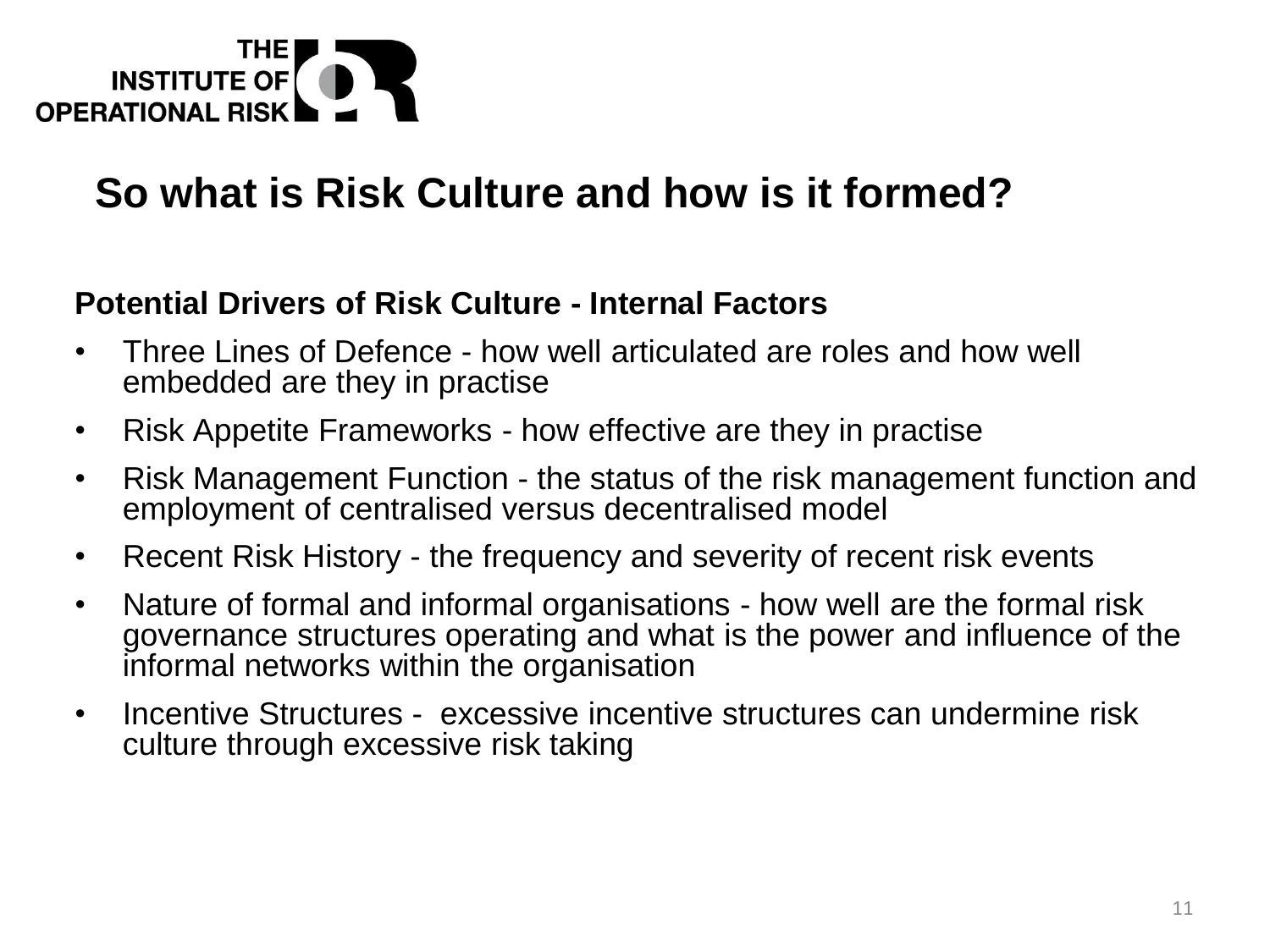

### **Views of the Regulators**

#### **Financial Stability Board**

The Financial Stability Board has issued guidance to supervisors as what they should be looking at when examining risk culture in financial institutions.

#### **A. Foundational Elements of a Sound Risk Culture**

- Risk Governance Focus on roles and responsibilities of the Board and the stature, resources, authority and independence of the Risk, Compliance and Internal Audit Functions
- Risk Appetite Focus on key elements of Risk Appetite Frameworks and how they are linked to strategy, business model and plan.
- Compensation Focus on Performance Reviews which take into account risks assumed in carrying out activities

#### **B. Indicators of a sound Risk Culture**

#### **1. Tone from the Top**

The Board & Senior Executives are crucial in signalling the risk culture and ensuring that the appropriate risk culture permeates through the Institution. It also recognised that middle management are crucial in ensuring that the appropriate Risk Culture is transmitted. These are manifested in "Tone from the Top" and "Tune from the Middle" and indicators of a correct tone from the top are:

- Leading by example;
- Assessing espoused values;
- Ensuring common understanding and awareness of risk; and
- Learning from past experiences.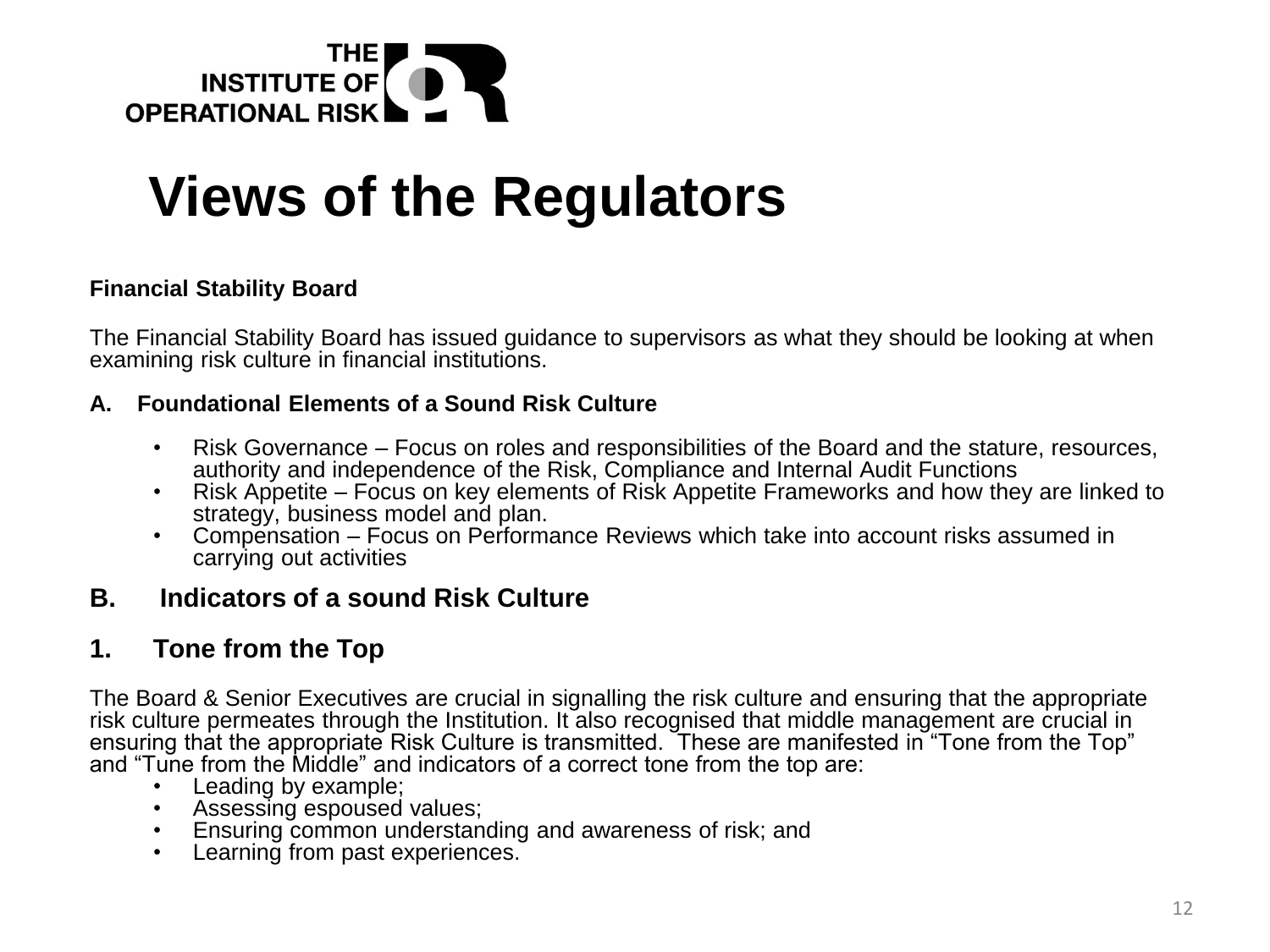

### **Views of the Regulators**

#### **Financial Stability Board**

#### **2. Accountability**

A clear delineation of responsibilities in relation to the management of risks across all employees is crucial so as to ensure that everyone understand their accountabilities and indicators of accountabilities are:

- Ownership of risk;
- Escalation process; and
- Clear consequences.

#### **3. Effective Communication and Challenge**

A culture of transparency and open dialogue throughout the organisation is essential in order to promote a sound Risk Culture to fully utilise the skills of its people and indicators of effective communication and challenge are:

- openness to alternate views; and
- Stature of the control functions.

#### **4. Incentives**

Sound risk taking within the organisation is valued and enforced and indictors are:

- Nature of remuneration and performance;
- Succession Planning; and
- Talent development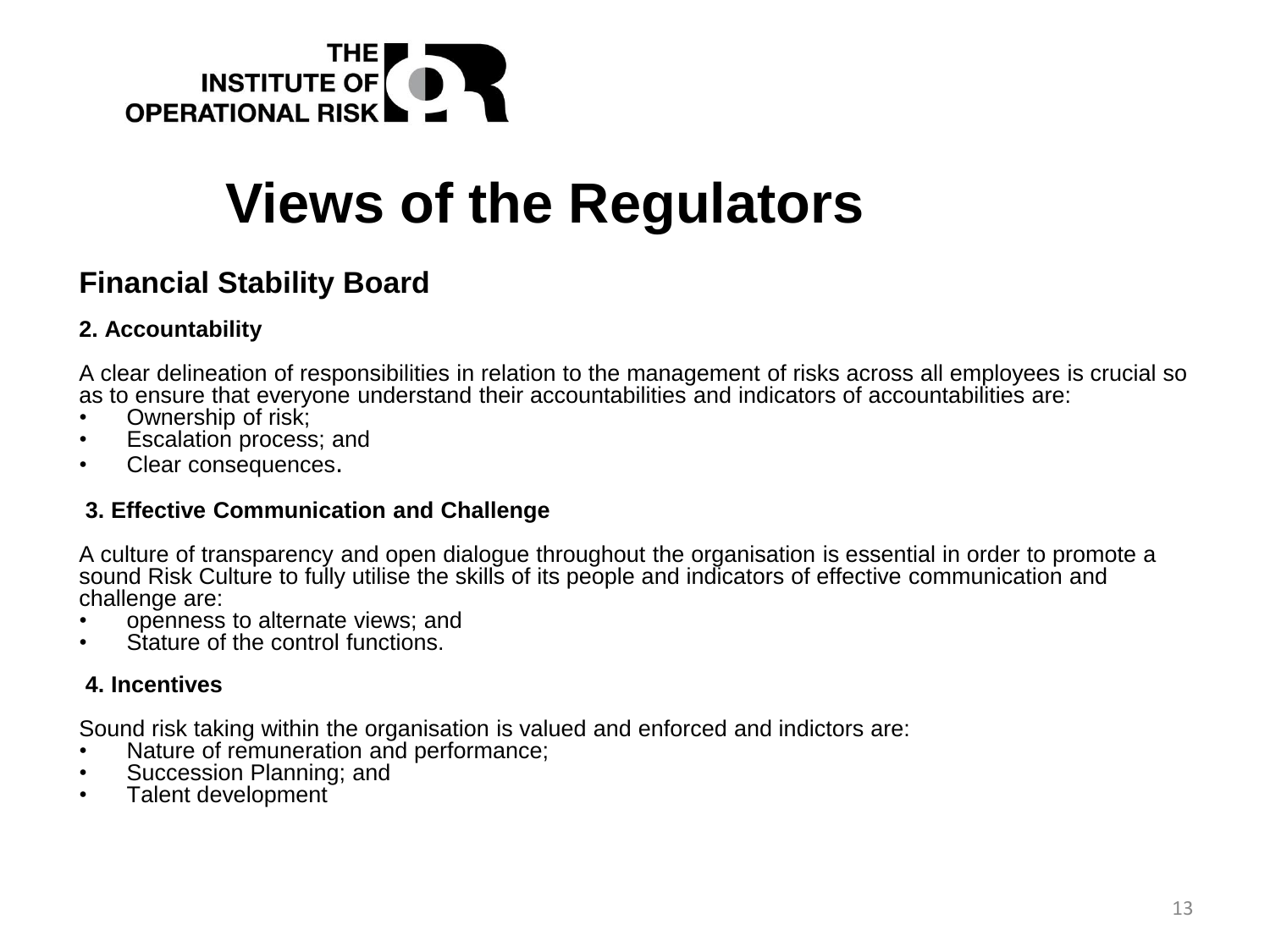

### **Views of the Regulators**

#### **Central Bank of Ireland**

The CBI set out its views in a discussion document entitled Risk Appetite in 2014 [–](http://www.centralbank.ie/regulation/poldocs/dispapers/Documents/Risk Appetite Paper.pdf) [http://www.centralbank.ie/regulation/poldocs/dispapers/Documents/Risk%20Appetite%20P](http://www.centralbank.ie/regulation/poldocs/dispapers/Documents/Risk Appetite Paper.pdf) aper.pdf

The CBI supports the FSB definition of risk culture and believes that a strong risk culture is one where

- The board, management and employees have a clear understanding of the risks that should be accepted and those which should minimised or avoided
- There should be no confusion as to where limits and tolerances lie
- Communication is encouraged in respect of how risks are measured and accumulated
- The culture is enforced through behaviours from management and directors and through incentives and sanctions
- Risk management is the responsibility of each individual in the organisation with any actions in response to identified risks being timely, appropriate and proportionate
- Clear definition of the roles and responsibilities in respect of risk management along with enhanced communication and training in respect of risk issues are also regarded as an important contributors to a strong risk culture.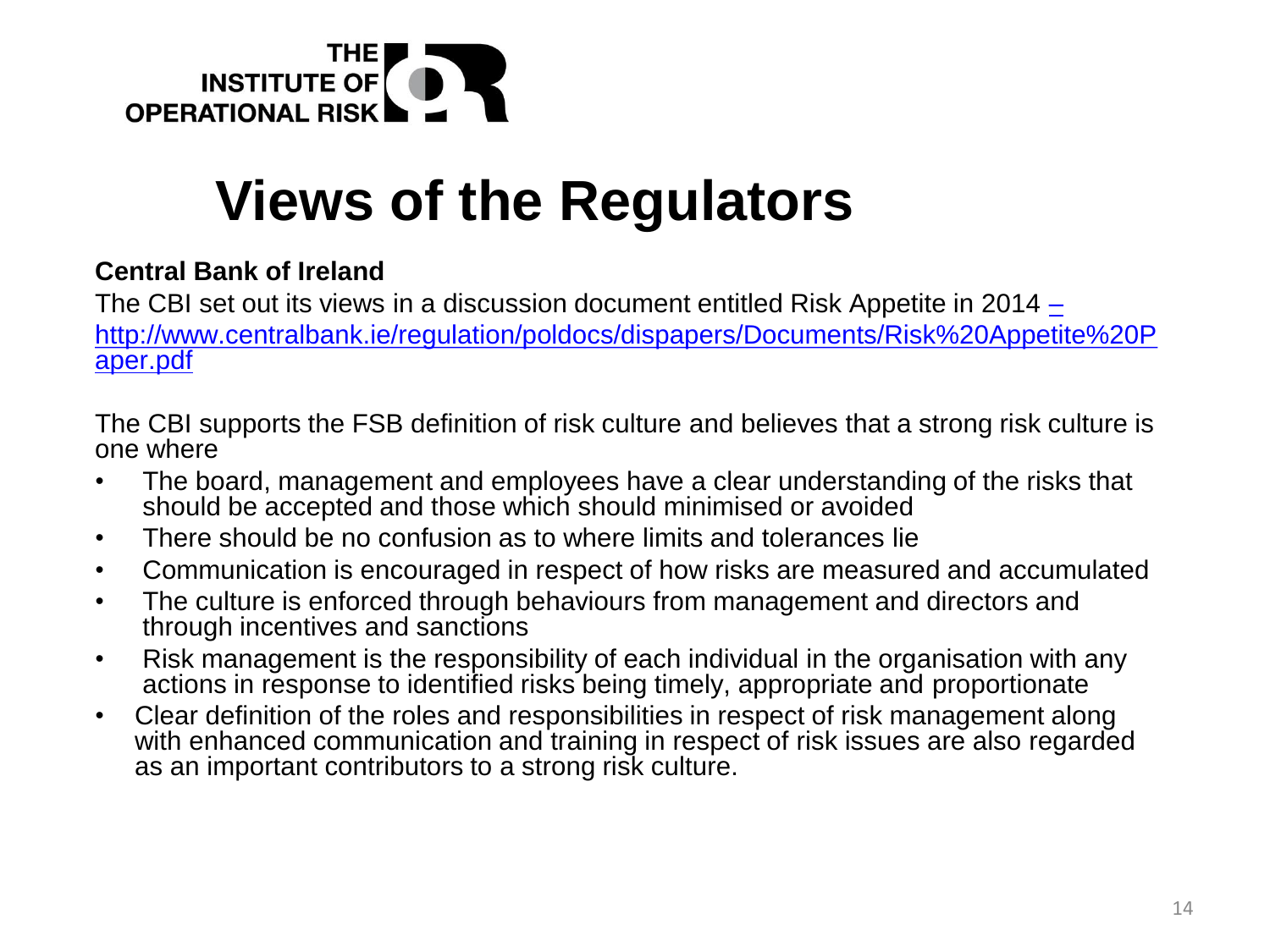

### High Level Topics to Consider

- What is the true nature of Risk Culture
- Complex versus Complicated
- What are the appropriate mechanisms for intervention
- Link with Organisational Cultural Change and Conduct Risk Management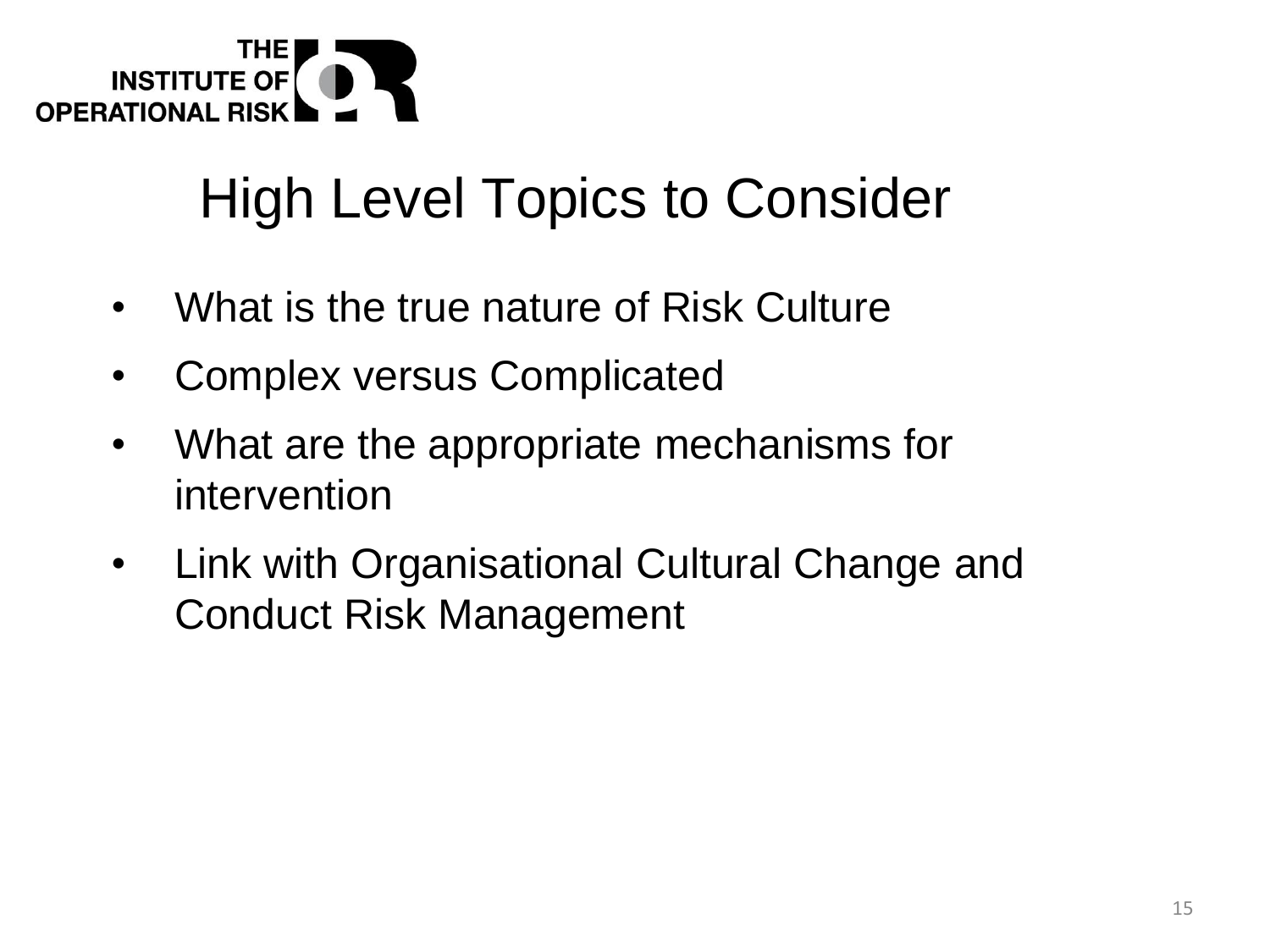

### **Suggestions on further Research**

### Risk Culture

- Ashby / Palermo / Power (2013) *"Risk Culture in Financial Organisations"*
- Sheehy and Griffith (2015)

*"Risk Governance, Structures, Culture and Behaviour: A View from the Inside"*

### Complexity and Leadership

- Snowden and Boone (2007)
- *"A Leaders Framework for Decision Making"*
- Keith Grint (2005)

*"Wicked Problems and Clumsy Solutions: the Role of Leadership"*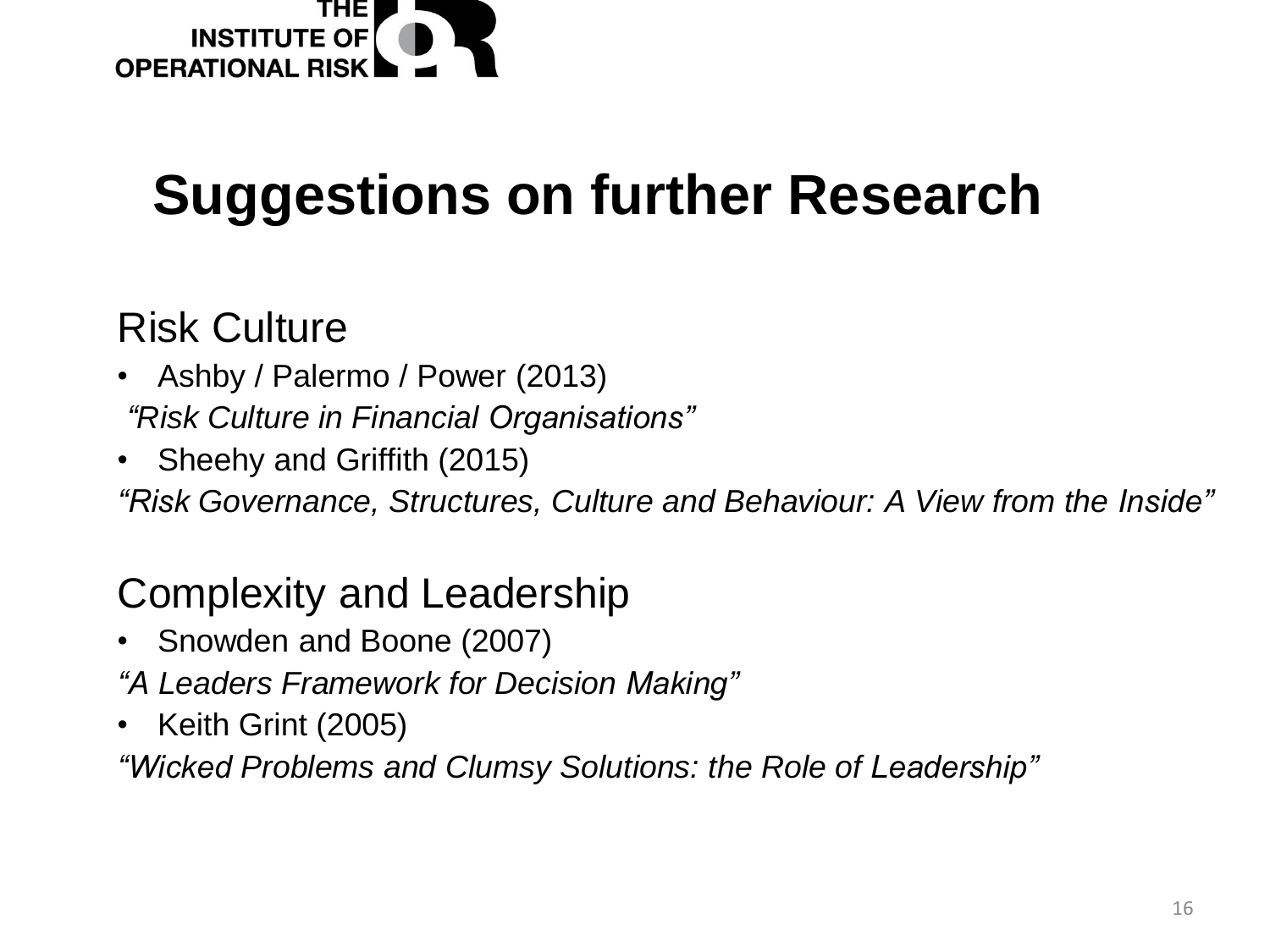

### **Risk Culture**

# **Discussion**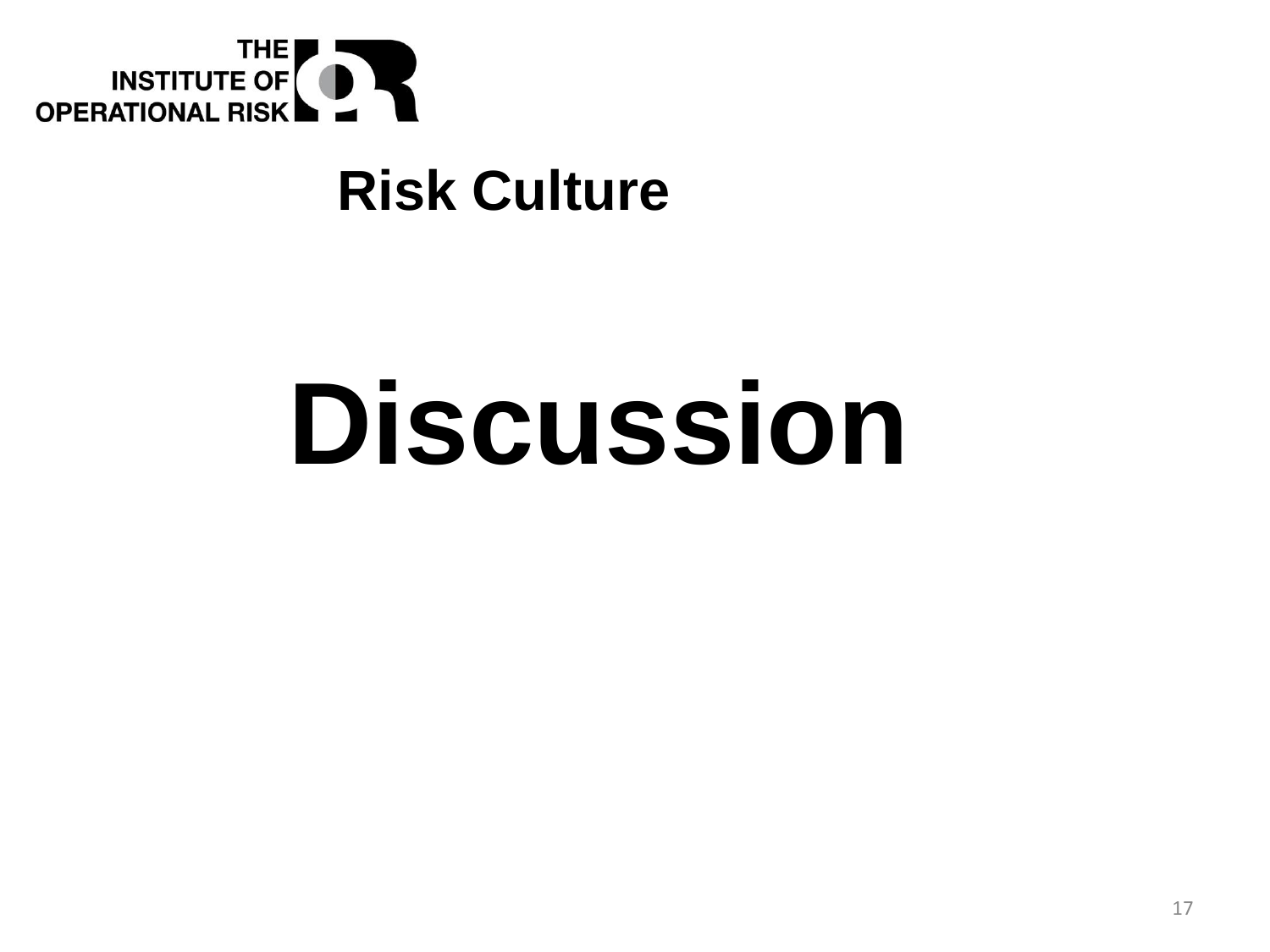

### Topic 3

### Standardised Measurement Approach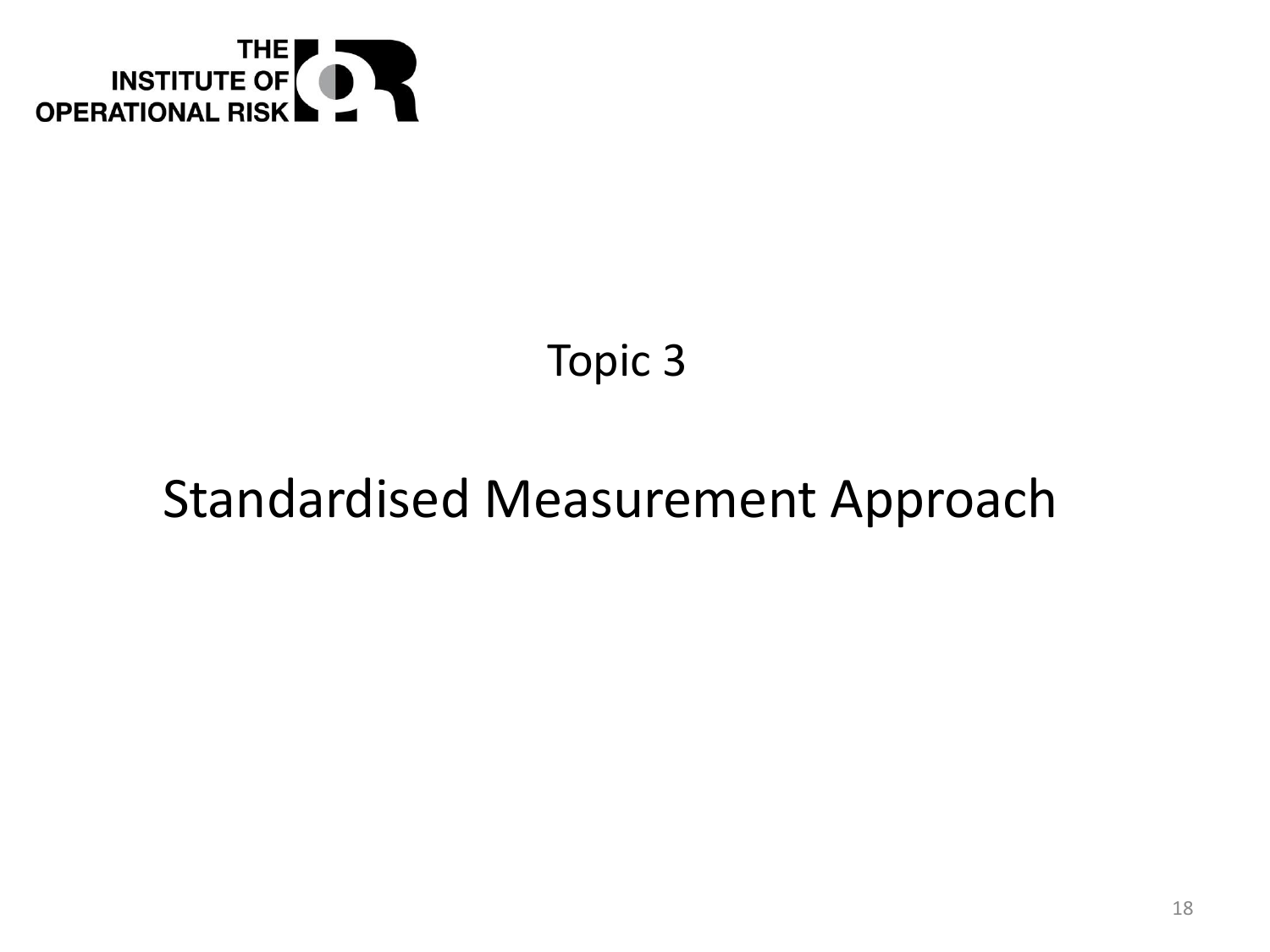

### Brief introduction to the Basel Committee Consultation on the Standardised Measurement Approach

Ronan Scully

These are personal views and do not represent the views of my employer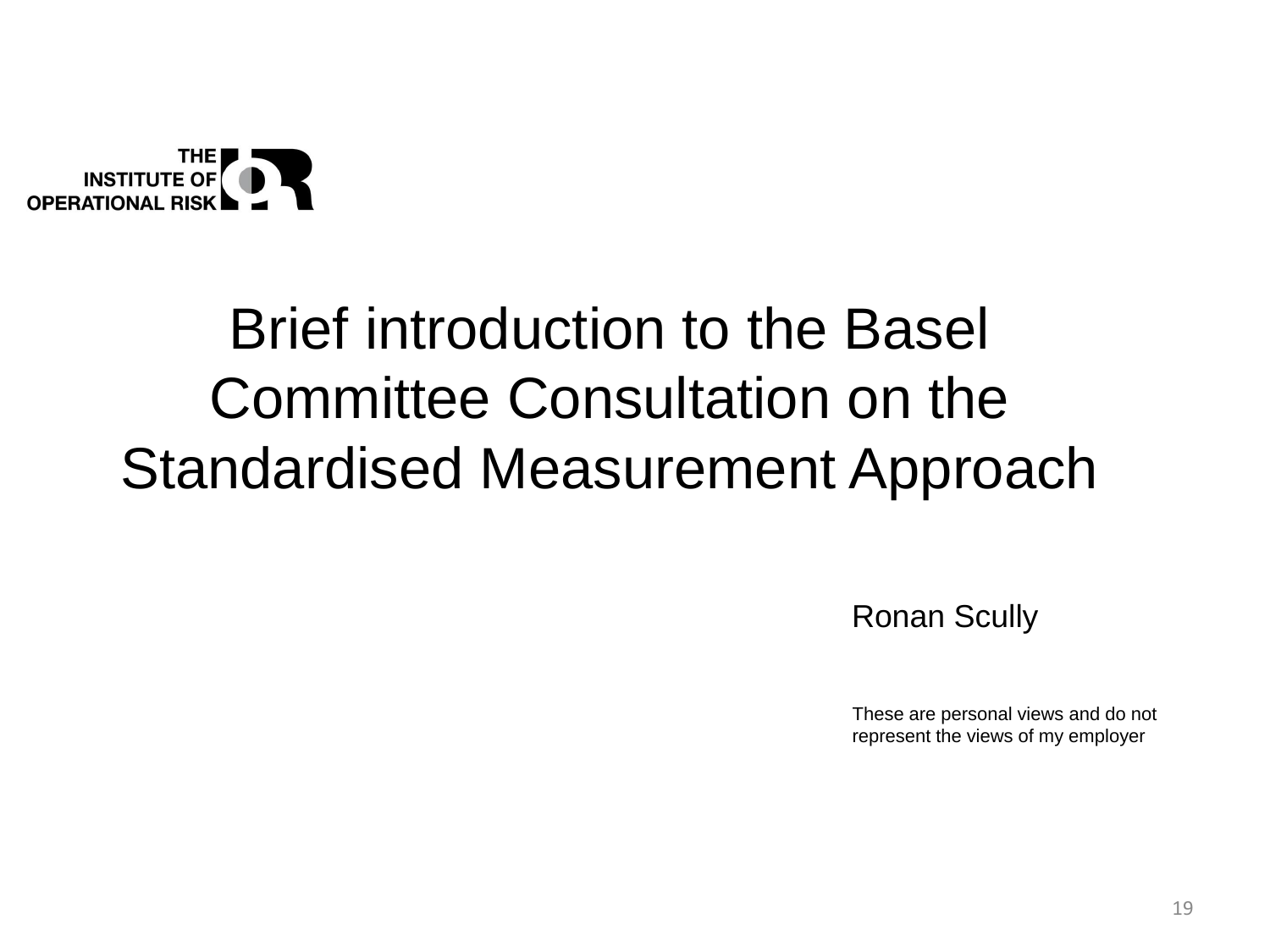

### Standardised Measurement Approach

- What is proposed and why?
- How will the proposals be assessed?
- Some of the challenges posed?
- Take-away thoughts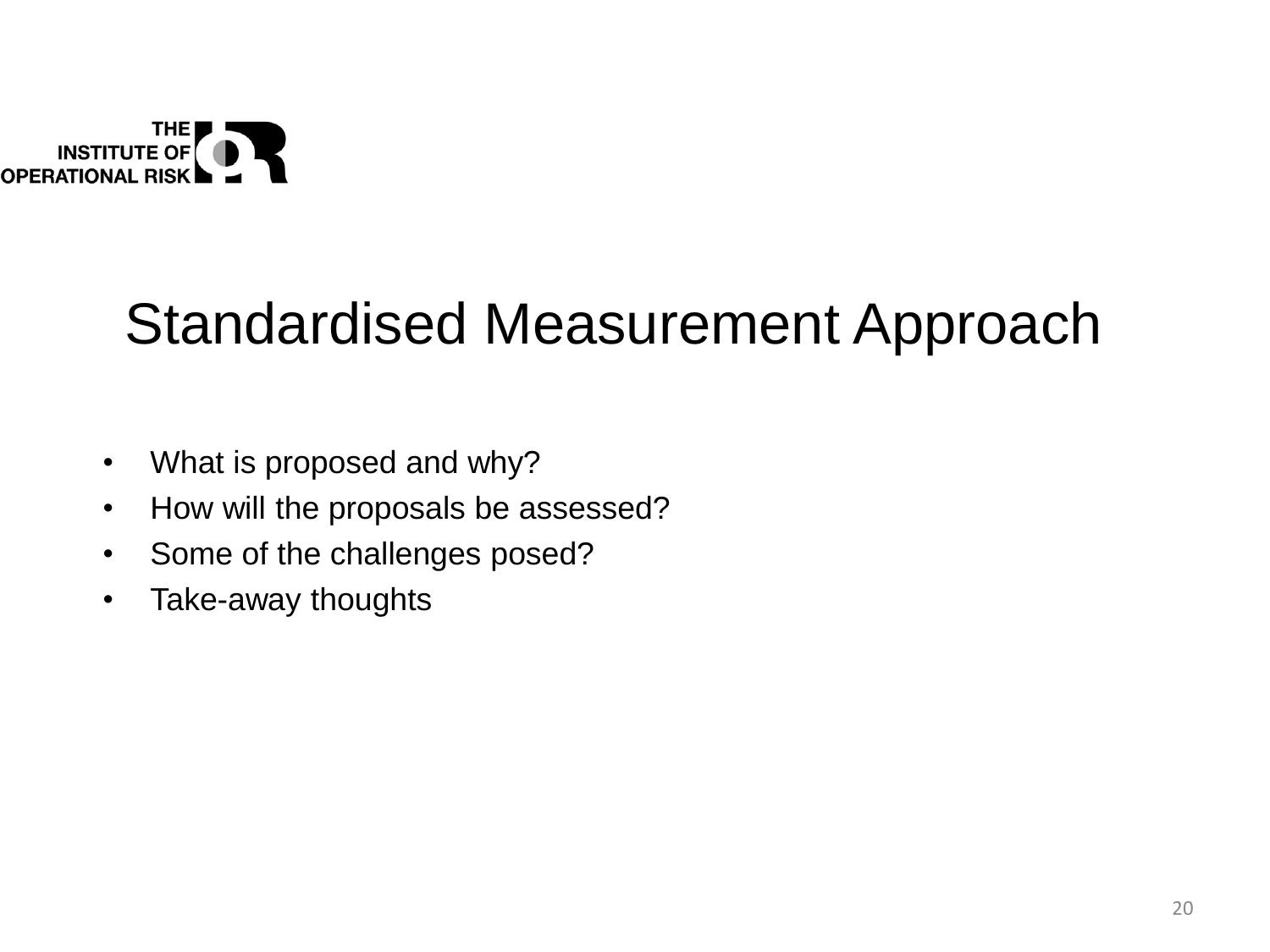

### What is proposed and why?

What:

- Replacement of existing AMA, TSA & BIA approaches under Basel II
- Combination of Business Indicators as a proxy for the Operational Risk profile
- Scaling factor reflecting 10 years historic loss experience

Why:

- *A recent review of the measures related to banks' operational risk modelling practices and capital outcomes revealed that the Committee's expectations failed to materialise. Supervisory experience with the AMA has been mixed. (Basel Committee)*
- *Pillar 1 Standardised approaches for operational risk use gross income as a measure of risk. This is not risk sensitive. During the recent economic downturn, incomes dropped but operational risk exposures, in many cases, remained the same or increased. (Prudential Regulatory Authority)*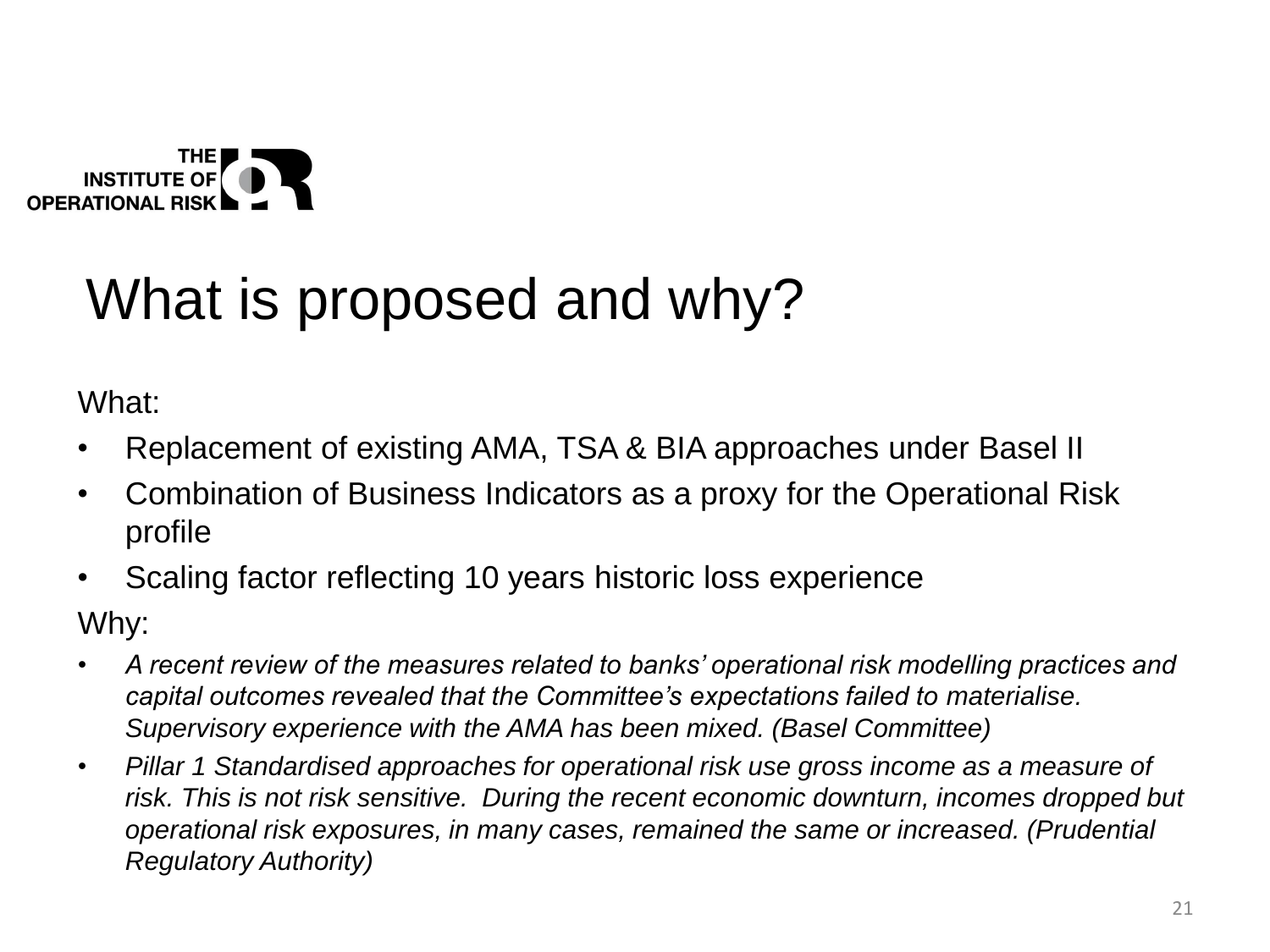#### **INSTITUTE O OPERATIONAL RIS**

### How will the proposal be assessed?

- Quantitative Impact Survey (Basel III QIS) currently being conducted.
- Gross historic losses over the last 10 years.
- Loss history based on adjusted gross loss view rather than point in time.
- Recoveries not included.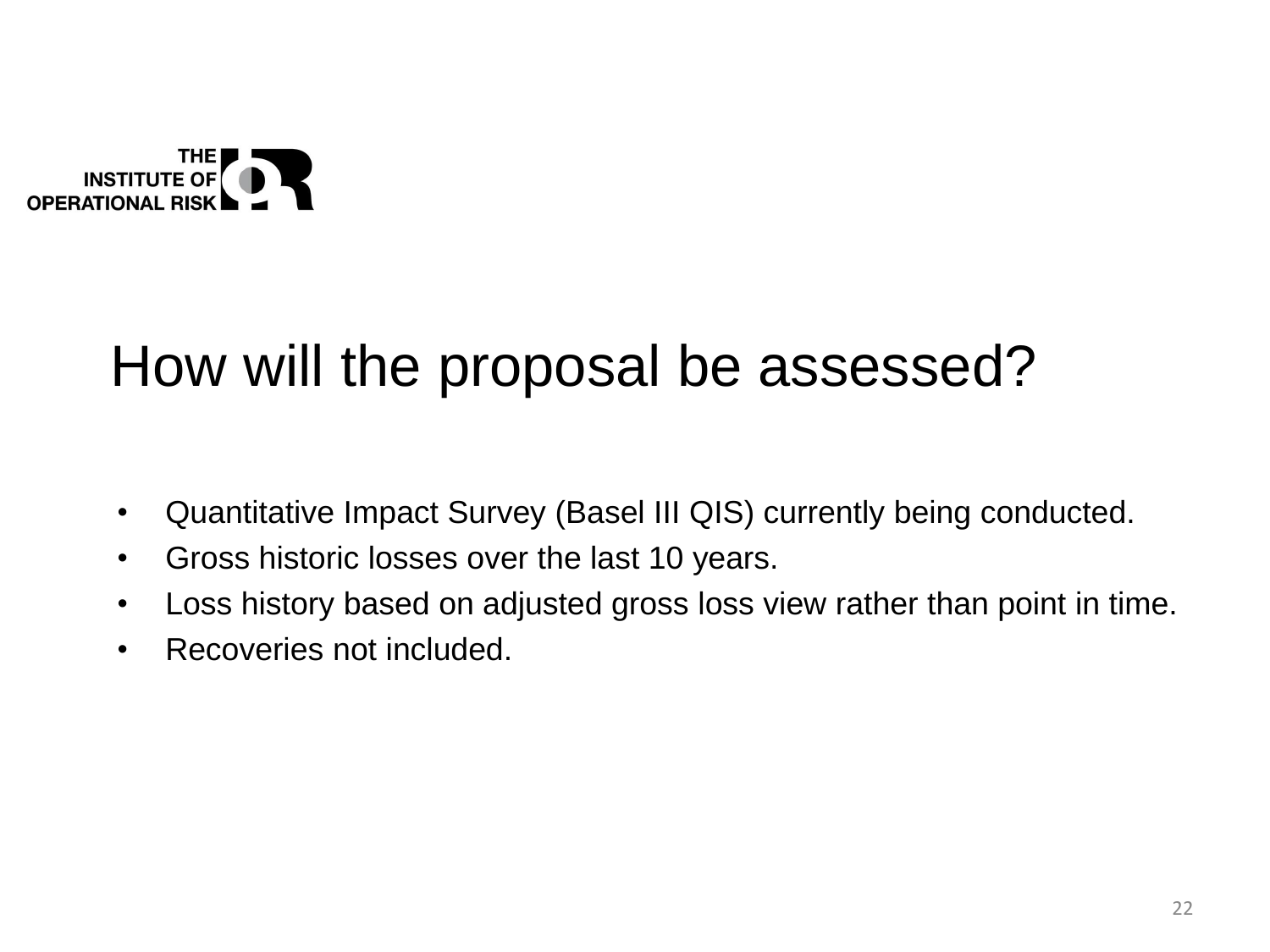

### Some of the challenges posed?

- No allowance for risk mitigation (e.g. Insurance for AMA Banks)
- Operational risk pricing within products is ignored.
- Observation period of 10 years will see many 'tail losses' excluded in the future
- Lack of clarity of interaction between SMA and ICAAP including management add-ons under Pillar 2
- Non-inclusion of Scenario Analysis (either as a risk management or as a capital assessment tool)
- Adjusted loss based view reducing impact of losses that arise over time.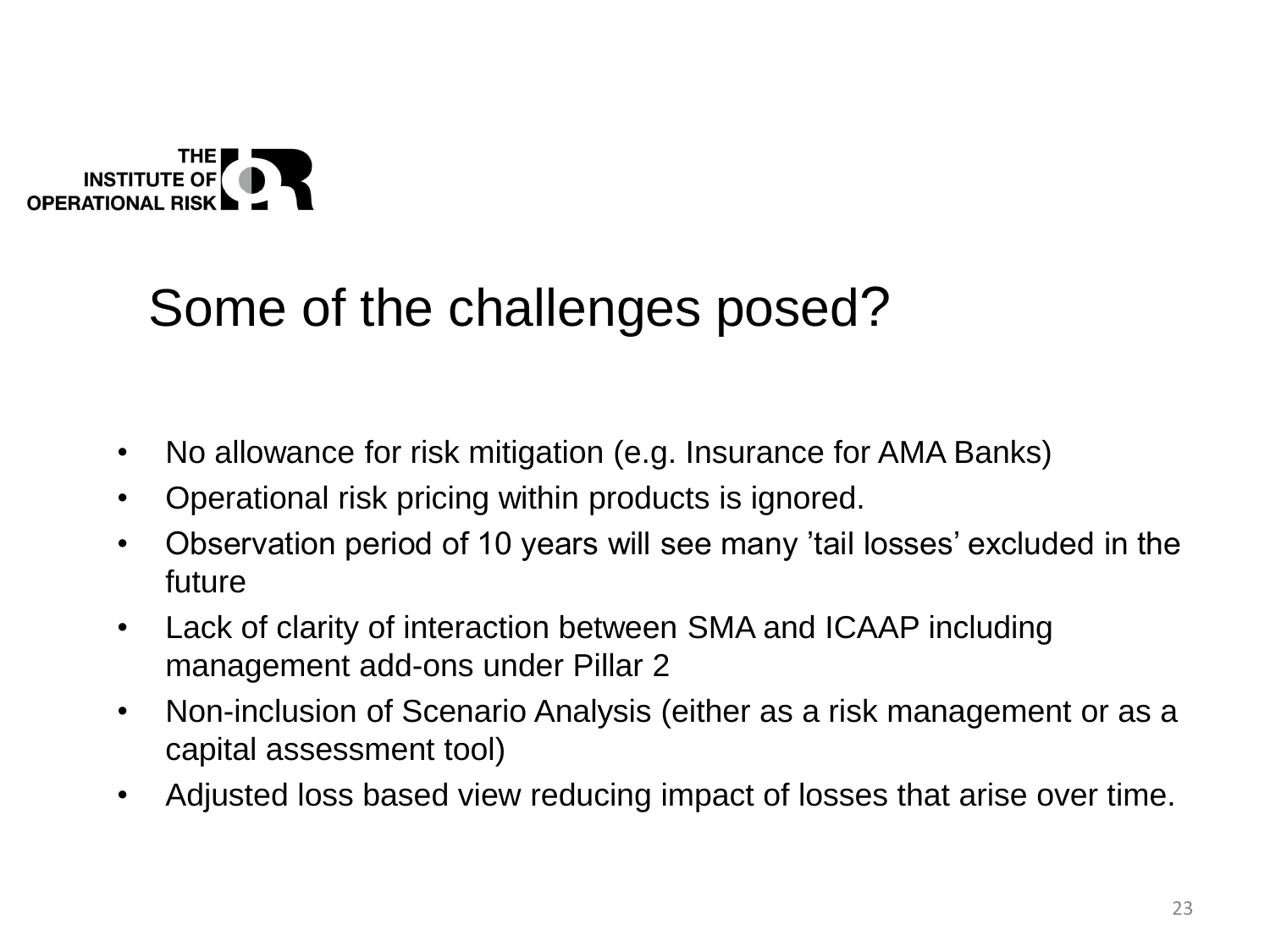

### Take-away thoughts

There are positive facets in the proposal:

- Levels the playing field in a simplified and uniform way.
- Allows comparability of level of capital between Banks.
- Brings clarity to the scope of operational risk losses.

However:

- Likely increase in regulatory capital.
- Challenges in explaining capital increases v. substantial improvements being made in embedding better control frameworks.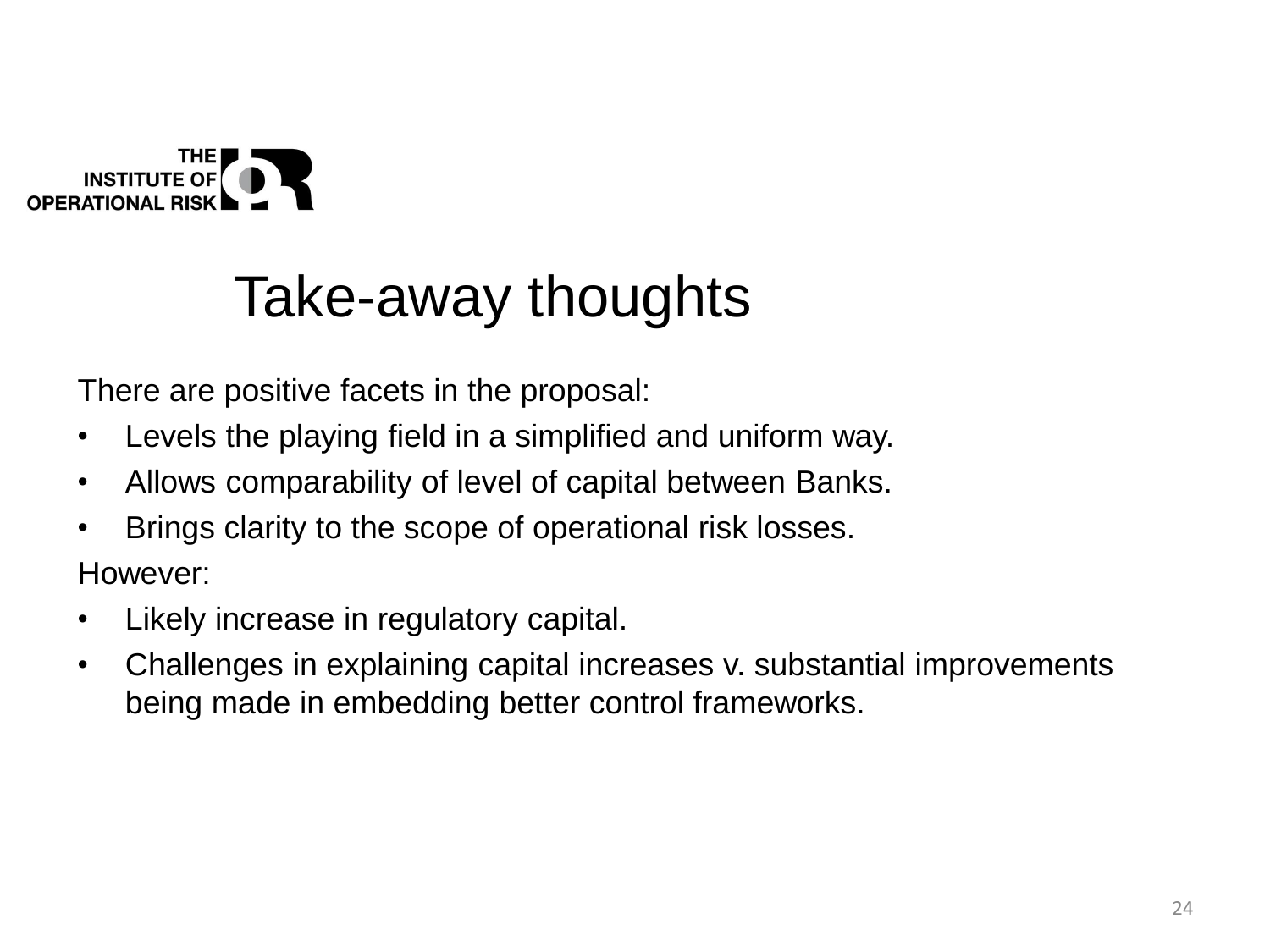

### Questions and Comments



If you wish to provide your views to IOR on proposals mail to [ronan.j.scully@aib.ie](mailto:ronan.k.scully@aib.ie) or [IrishChapter@ior-institute.org](mailto:IrishChapter@ior-institute.org)